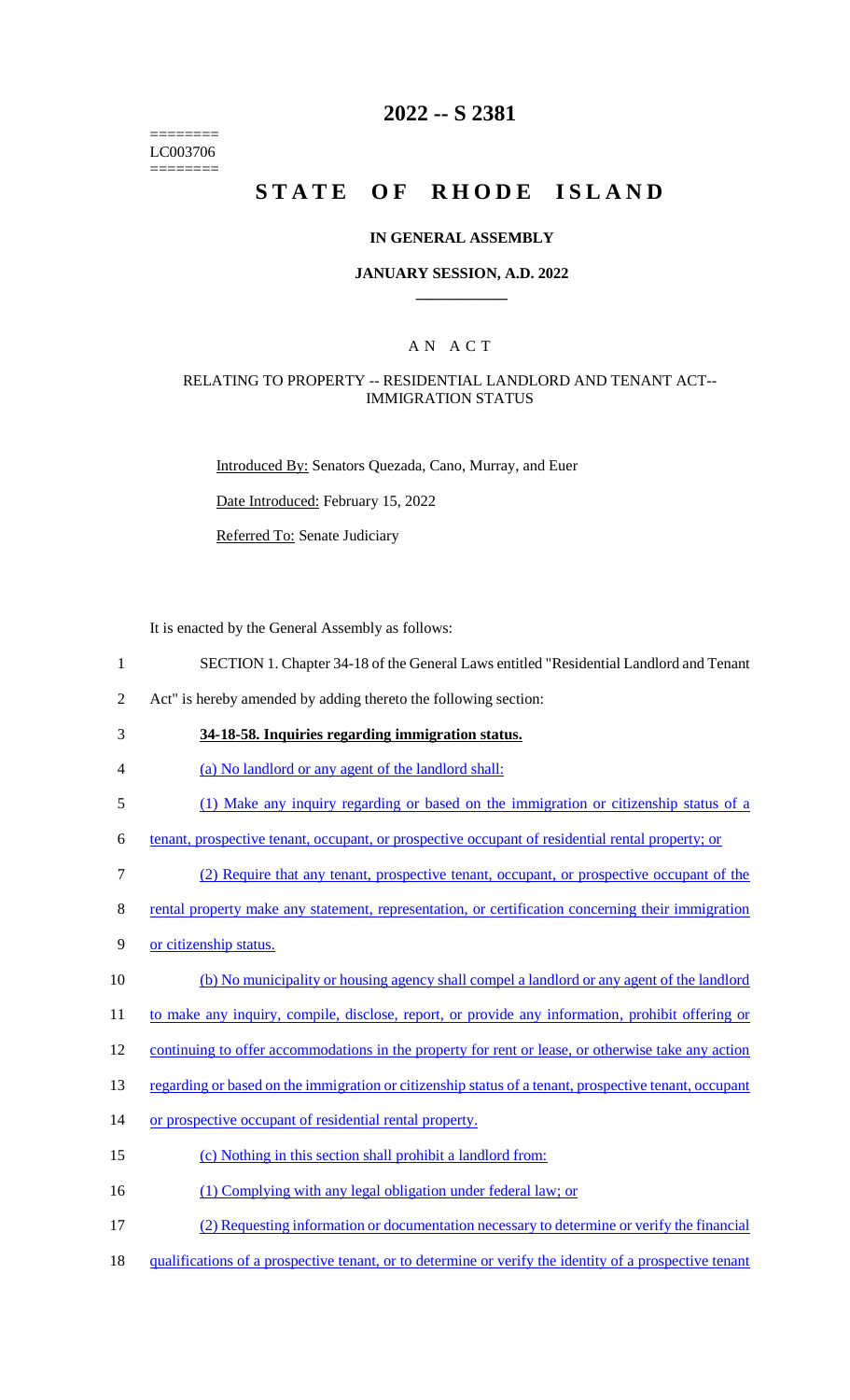# 1 or prospective occupant.

2 SECTION 2. This act shall take effect upon passage.

======== LC003706 ========